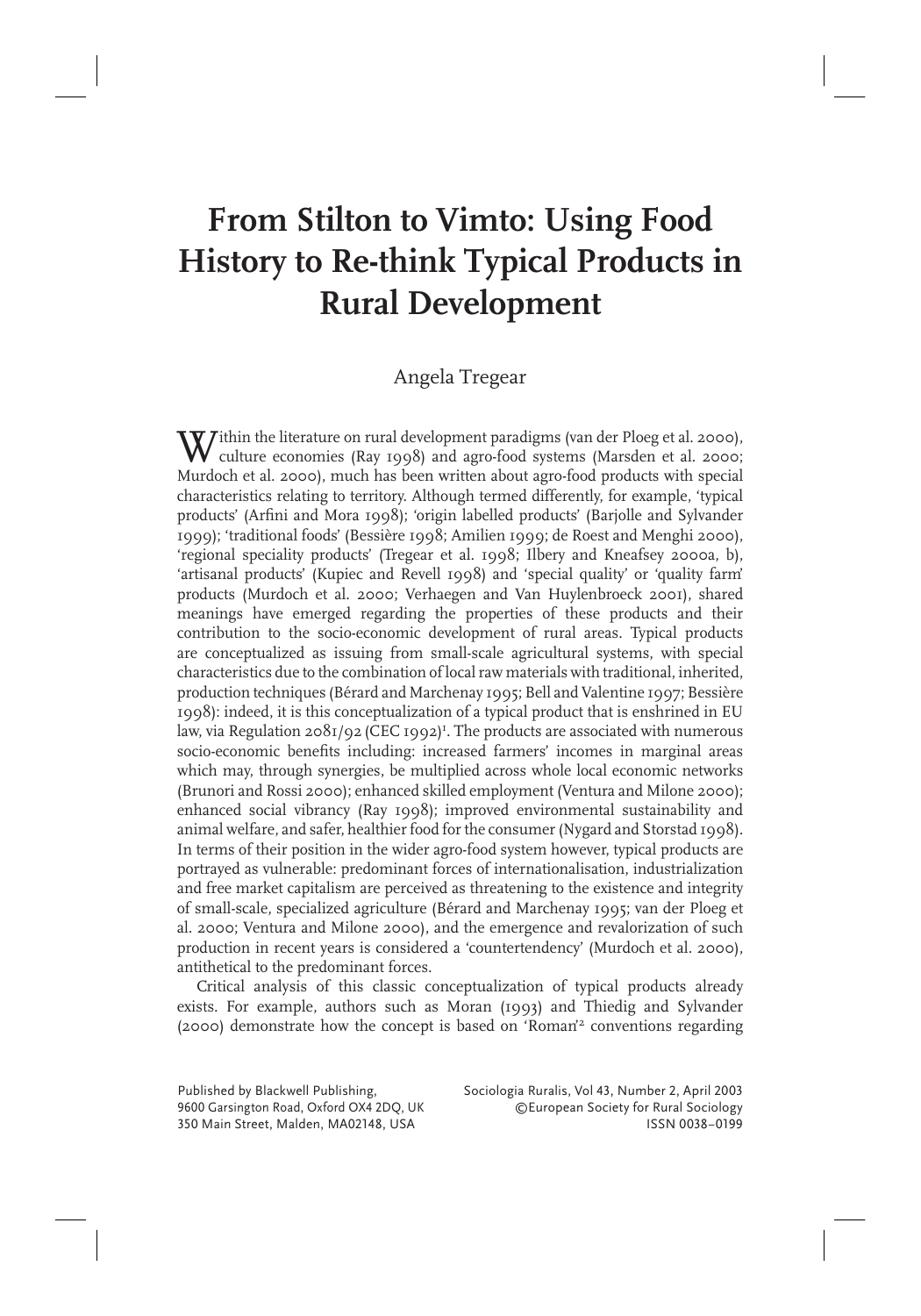agriculture and food, and they spell out the various political and economic problems that may arise from the concept's perpetuation in EU law. Others give cautionary insights regarding the extent to which classic typical products can bring environmental or welfare benefits, in relation to specific case examples (e.g. Edwards and Casabianca 1997; Tregear 2001a). To date however, the literature is lacking in a more fundamental examination of how food and territory are inter-related, conducted from a sufficiently broad perspective to allow alternative conceptualizations of typical products to emerge, and for the different socio-economic impacts associated with them to be assessed comparatively. This paper attempts such an analysis, via an indepth, historical account of the production and consumption forces shaping the links between food and territory in one case study country: the UK. As well as broadening the classic conceptualization of the typical product and challenging the tacit assumptions associated with it, the paper aims to show how a broader perspective of food-territory links gives a more sophisticated reading of the relationship between typical products and forces such as industrialization, internationalization and free market capitalism. In turn, this leads to a more critical analysis of the role these products play in rural development. The next section presents the theoretical context and analytical approach of the paper in more detail.

## **Typical Products in Agro-Food Systems: Choice of Analytical Approach**

Agro-food systems have been the subject of many studies from a wide variety of disciplines. Within sociology and geography however, the often Marxist-inspired theories on which such studies are based tend to emphasise production aspects over consumption aspects (Tovey 1997; Goodman and Dupuis 2002), and take an overly deterministic stance on the power relationships and causal forces passing between actors in the systems (Lockie and Kitto 2000). Actor Network Theory has been proposed as an alternative framework for theorising agro-food systems, as prescriptions are avoided regarding directions of causality in network relationships, as well as the importance or power of any phenomena within the networks (Murdoch et al. 2000; Goodman and Dupuis 2002). At the same time though, this neutrality can be construed as reducing the explanatory powers of ANT (Marsden 2000). In both agro-food studies (Marsden 2000) and rural development (van der Ploeg et al. 2000), the search is still on for powerful explanatory theoretical approaches, which are both transparent and grounded in careful empirical examination.

Some of these tensions and gaps are evident in extant studies of typical products in agro-food systems. As indicated in the introduction, many examinations have been made of these products within the context of rural development. These give useful insights into the dynamics of supply networks and distribution chains, but consumers often only appear as a 'shadowy presence' (Goodman and Dupuis 2002). Studies adopting conventions theory (Moran 1993; Murdoch et al. 2000) or social anthropological approaches (Bérard and Marchenay 1995; Terrio 1996; Bessière 1998), which give insights into the processes by which typical products are bestowed with meaning and value, also tend to focus on production or supply contexts rather than consumption. At the other end of the scale, the dedicated consumer studies of typical products that appear in the economics and marketing literatures tend to make only limited reference to wider social, cultural and political circumstances surrounding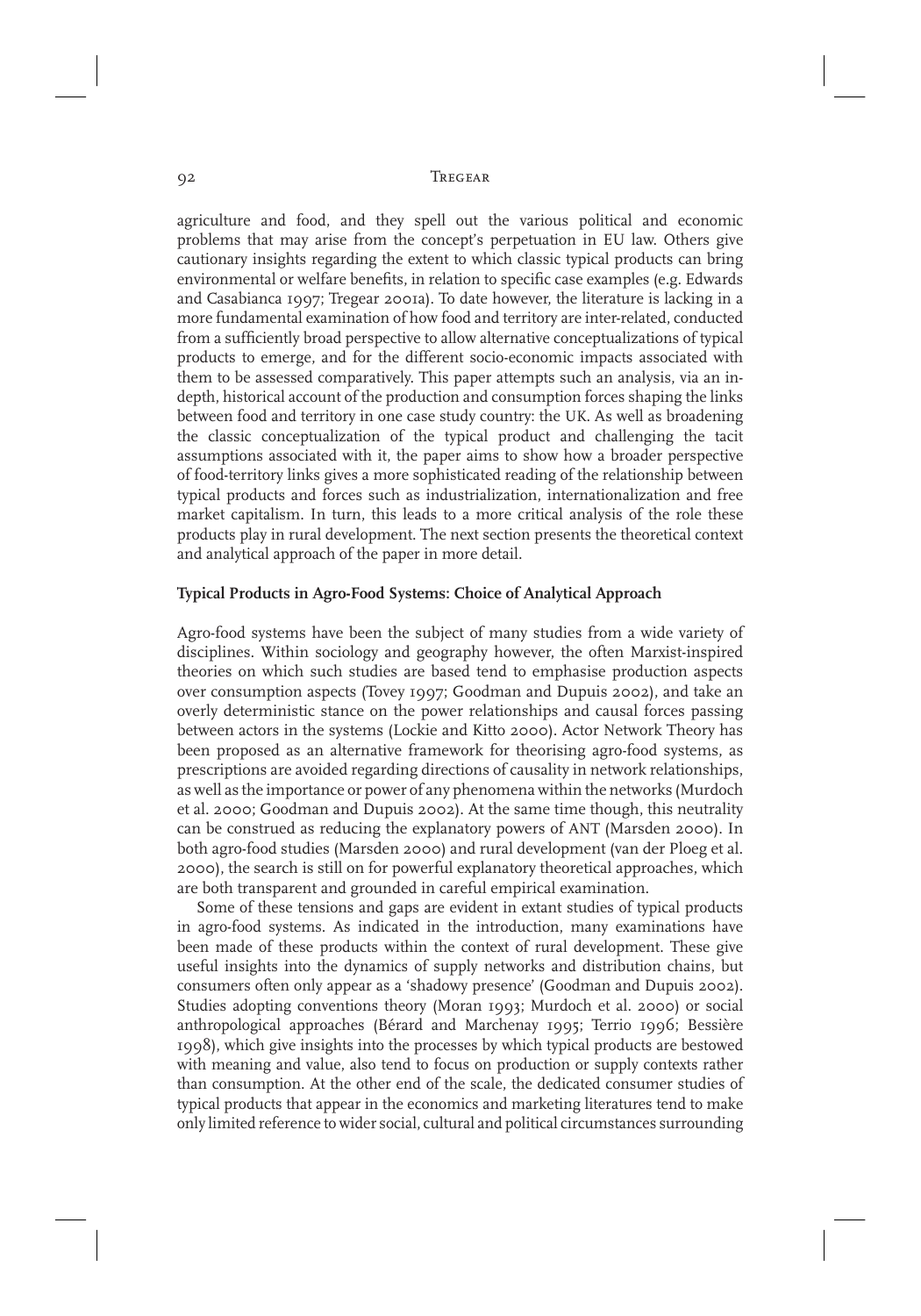consumption (e.g. Gil and Sanchez 1997; Loureiro and McCluskey 2000; van der Lans et al. 2001), although they do indicate a great diversity of consumer interpretations and usage behaviours. A further overlooked dimension is that of time, with few authors setting their analyses within a well-elaborated temporal context, particularly when presenting case examples (e.g. Murdoch et al. 2000; Kneafsey et al. 2001). It may be argued that such a perspective is critical to a subject matter that incorporates explicit temporal properties, by way of heritage, tradition, etc.

The analytical approach adopted here followed the principles of the developmentalist school of food sociology (Mennell et al. 1992). For the current study, this meant tracing, over time, the key social, economic, political and cultural influences on the links between food and territory in the UK, in terms of both production and consumption. In the context of this analysis, 'production' is taken to mean aspects of agro-food systems such as labour, trade, technology, mechanisation and the behaviour and motivations of actors involved in agro-food production and supply. 'Consumption' is taken to mean size and shape of markets, user lifestyles, tastes and behaviour, and the processes and nature of social valorisation of foodterritory links. Typical products themselves are conceptualised as being at the intersection of production and consumption dimensions, shaped by physical aspects such as ingredients and production techniques (the production dimension) and also perceived or symbolic aspects such as identity, branding, etc. (the consumption dimension). In application, this approach has much in common with the historical and context specific case studies of agro-food enterprises undertaken by Blundel (2002) and Bianchi (2001) in the field of small firm research, or Moran et al.'s (1996) comparative analysis of the development of agricultural policies in France and New Zealand. A key objective is to identify critical incidents in the evolution of contexts relevant to the subject matter, and to unearth unexpected or hidden forces of importance. The analysis begins with an overview of the current situation regarding UK typical products.

#### **The Links between Food and Territory in the UK**

The present day situation for typical products in the UK is characteristic of many northern European countries. Few products are PDO- or PGI-registered relative to Mediterranean countries<sup>3</sup> and, overall, the vast majority do not conform to the French-Roman conceptualization of products derived from indigenous, collective, agricultural systems. For example, although many have a rural production base, only a minority is actually produced on-farm, and over half of producers are 'incomers' to the area4 (Ilbery and Kneafsey 2000a). The UK also has, in popular terms at least, a widely lamented and delocalised food culture, with higher levels of concentration in food distribution chains than Mediterranean countries. Yet a recent UK inventory of traditional foods contains almost 400 entries (Mason 1999), whilst DTZ (1999) identifies approximately 3,000 speciality food producers in the UK, many of whom employ craft-based or traditional methods. Market studies also indicate that the popularity of regional and local products is growing amongst UK consumers, as are alternative supply chains such as farmers' markets (Holloway and Kneafsey 2000). These insights imply more complex forces at play and suggest that selective indicators of the status of typical food production and consumption, such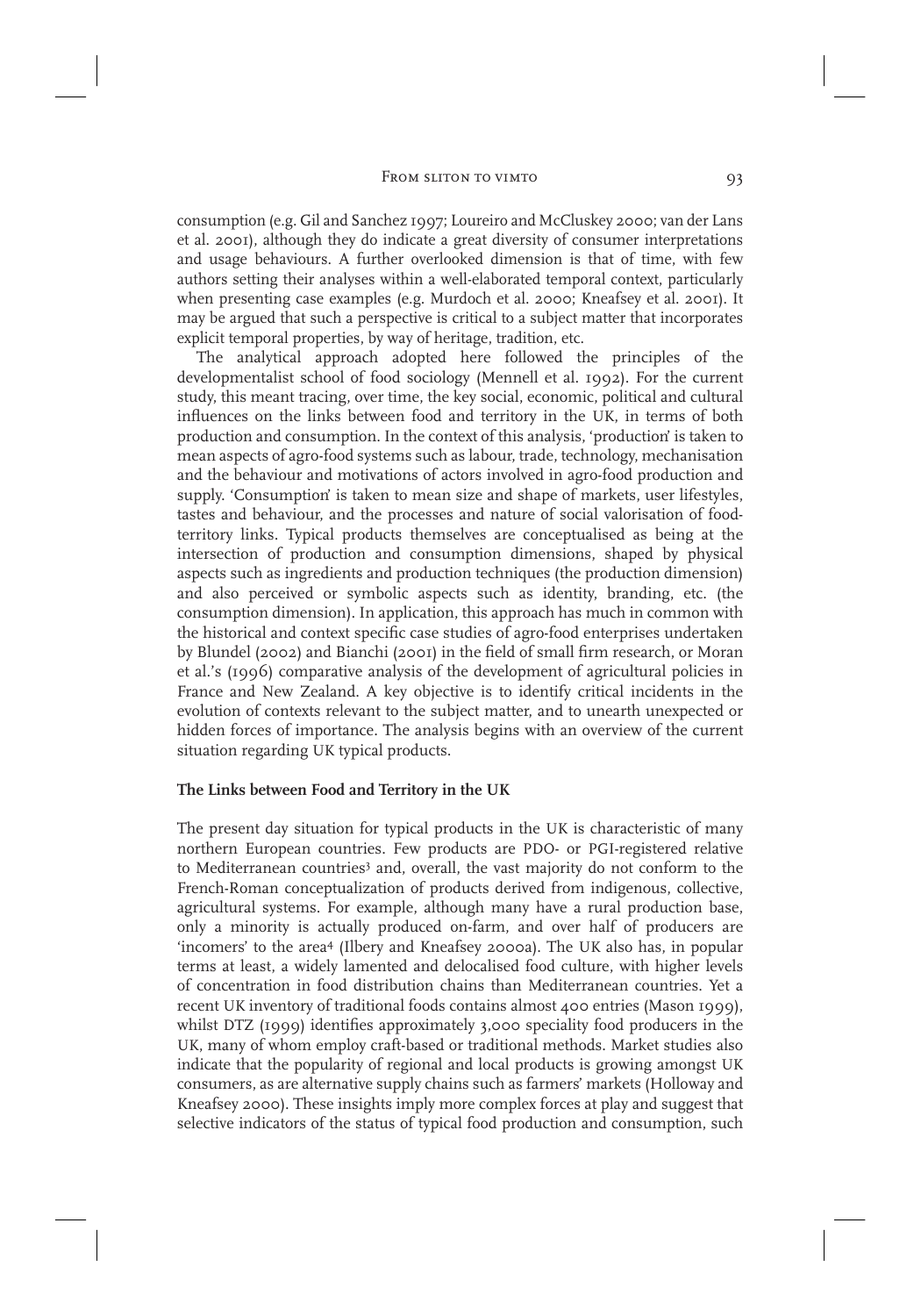as numbers of officially registered products, must be treated with caution. This is particularly the case when such indicators are inspired by conventions exogenous to the country concerned. To understand better the present situation in the UK, key forces impacting on the links between food and territory are summarised (Table 1), drawing from the food history and food sociology literatures. For clarity, the analysis divides the evolution of food-territory links into three eras: pre-industrial, industrial and post-industrial. These correspond broadly to the development phases of 'world cuisine' described by Goody (1982) and Mennell et al. (1992). In each era, the key trends and forces are identified in both production and consumption domains.

|                    | Pre-industrial Era                                                                                                                                 | <b>Industrial Era</b>                                                                                                                                                   | Post-industrial Era                                                                                                                                                              |
|--------------------|----------------------------------------------------------------------------------------------------------------------------------------------------|-------------------------------------------------------------------------------------------------------------------------------------------------------------------------|----------------------------------------------------------------------------------------------------------------------------------------------------------------------------------|
| Production domain  | Small-scale, labour intensive<br>systems of production,<br>development of territorially<br>distinctive customs of<br>cultivation, processing, etc. | Agricultural and industrial<br>revolutions, mechanisation,<br>standardisation, application<br>of science and technology<br>to food production<br>and processing, giving | Continued agricultural policy<br>emphasis of production<br>maximisation and efficiency,<br>food security prioritisation<br>Creation of state monopoly                            |
|                    | But also international trade<br>in agricultural commodities,                                                                                       | homogenising effect<br>But also development<br>of explicit identities and                                                                                               | marketing boards act as<br>disincentive to small-scale,<br>on-farm processing                                                                                                    |
|                    | periods of production<br>intensification                                                                                                           | specifications for agro-<br>food products, linked to<br>territory, by producers acting<br>entrepreneurially                                                             | Late 20th Century revalor-<br>isation of small scale,<br>differentiated agriculture                                                                                              |
| Consumption domain | Close geographic proximity<br>between food production and<br>consumption, development<br>of territorially distinctive<br>customs of preparation,   | Gradual urbanisation of<br>populations leading to loss<br>of self-sufficiency and know-<br>how in production: 'de-locali-<br>sation' effect. Social elites              | Rationing continues for<br>13 years: loss of culinary<br>knowledge, resptricted<br>repertoire                                                                                    |
|                    | usage<br>But also social hierarchies                                                                                                               | embrace French culinary<br>culture<br>But also development of                                                                                                           | Postwar social climate of<br>convenience, reflecting<br>changing role of women                                                                                                   |
|                    | driving patterns of food<br>distribution and usage<br>across territorial boundaries                                                                | tastes and markets for<br>speciality items and delica-<br>cies, e.g. linked to rural and<br>coastal tourist destinations                                                | Late 20th century re-<br>valorisation of typical foods<br>as one trend within many,<br>reflecting nostalgia for rural<br>roots; alternative value<br>system; interest in exotica |

Table 1: *Forces shaping the links between food and territoriy in the UK*

# **Food Territory Links in the Pre-Industrial Era**

In the pre-industrial era, it is tempting to envisage close links between food and territory and indeed, to consider typical food as the "natural order of things"(Montanari 1994, p. 160). From a production perspective, this is based on the notion of preindustrial agrarian systems driven by needs of self-sufficiency and preservation of nutrition from locally available raw materials. Territorially differentiated foods emerge as communities in different geographic areas gradually develop their own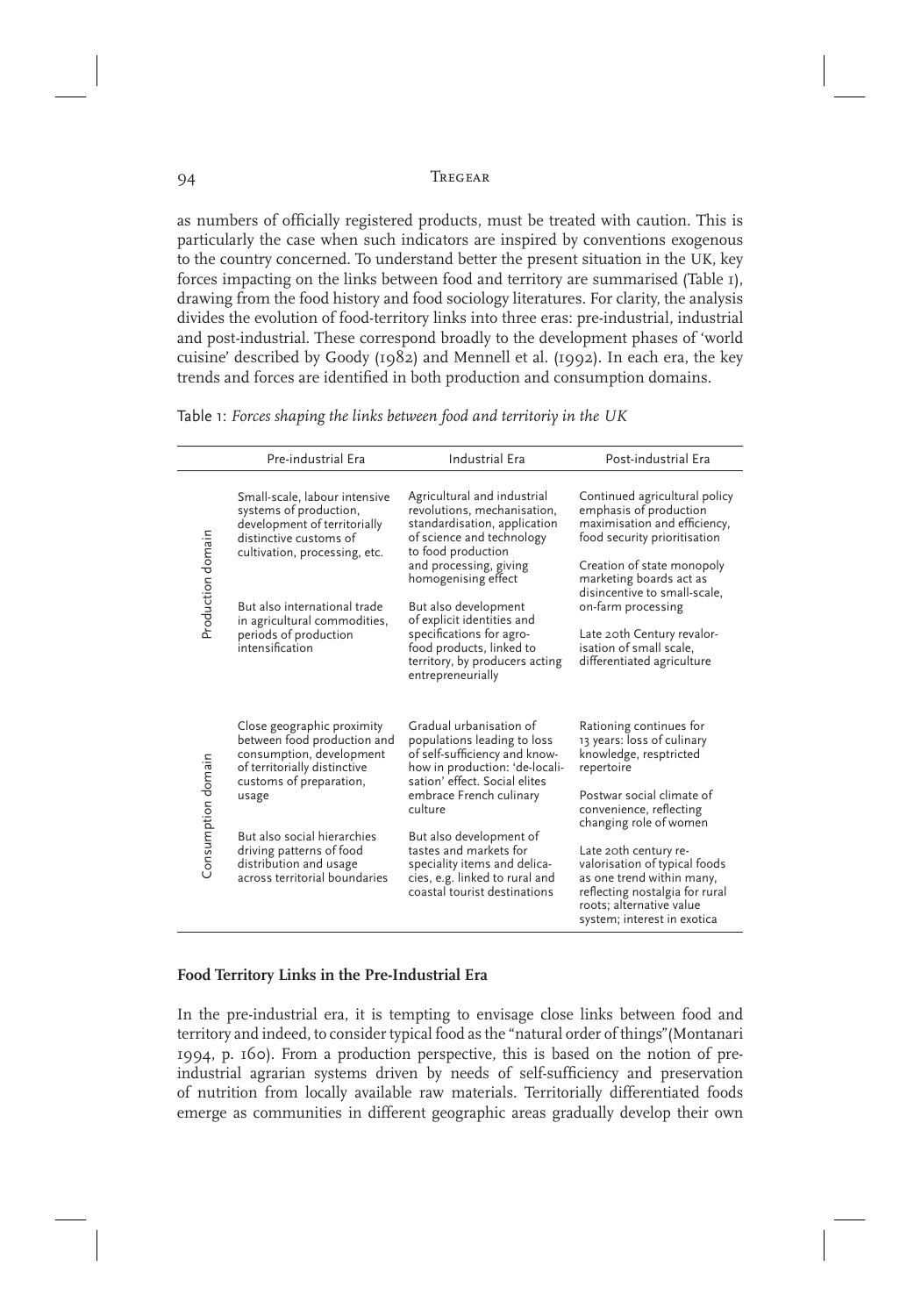customs for processing these raw materials. It is this vision that drives the classic view of how typical products evolve, and on this basis, it may be argued that levels of geographically distinctive food production in the British Isles would be on a par with much of continental Europe in pre-industrial times (Mennell 1996). At the same time though, food historians caution against depicting pre-industrial food production as fixed in certain modes. Periodic intensification of agricultural production is observed, for example from the  $11<sup>th</sup>$  to the  $13<sup>th</sup>$  centuries (Tannahill 1988; Montanari 1994). The existence of international trade from early times is also noted, introducing novel raw materials to areas that today might be considered indigenous: for example, tomatoes and pasta to Italy, (Goody 1982; Montanari 1994); olive oil to Provence (Goody 1982); and rhubarb to the British Isles (Mason 1999), all between the 15<sup>th</sup> and 17<sup>th</sup> centuries. Thus the pre-industrial era should not be envisaged as devoid of the kinds of forces – agricultural intensification, international trade – classically associated with later eras.

It may also be presumed that in a pre-industrial era, consumption tends to take place in close proximity to production, via self-sufficiency or localized trade, contributing to the development of geographically differentiated culinary habits. Yet food sociologists highlight that food usage practices are influenced by factors other than physical location of users: they are part of food culture, the dynamics of which may transcend physical local contexts. This means that although peasant based agricultural systems are associated with the development of distinctive cuisines<sup>5</sup>, the former does not presume the latter. Indeed, Mennell (1992) attests that diets in the pre-industrial era in Europe, for the bulk of the population, were generally monotonous and homogenous. The nature of social structures is influential, such that societies with complex social hierarchies tend to evolve more differentiated food practices than egalitarian societies (Goody 1982). This may be explained by the theory of social capital (Bourdieu 1984, as discussed by Terrio 1996): as foods are visible, everyday items, they are apt vehicles for higher echelons to demonstrate social distinction. Pre-industrial food-territory links may therefore be thought of as dependent, in part, on the social strategies of powerful elites, for which politics and religion also play important roles. In circumstances where social elites prize locally derived foods, then it follows that food-territory links strengthen and classic typical production develops under aristocratic patronage (a vision presented for Parmigiano-Reggiano cheese (de Roest and Menghi 2000)). However, social elites often choose to prize extra-local products, as these demonstrate power and wealth more explicitly. Consumption of food products may therefore take place at a distance from production, stretching the distinctiveness of culinary habits beyond localized territories. This dynamic is well illustrated in Mennell's (1996) comparison of pre-industrial French and English culinary practices, where it is argued that the absolutist monarchy of the ancien regime stimulated centralist food provisioning to supply the composite cuisine of the Parisian Court, whereas in England, the relatively powerful and geographically dispersed baronetcy stimulated a greater regional differentiation of culinary practices.

## **Food-Territory Links in the Industrial Era**

Whilst the above indicates that complex socio-cultural forces and fluctuating patterns of agricultural trade and intensification were already complicating the links between food and territory in many parts of Europe, the industrialization era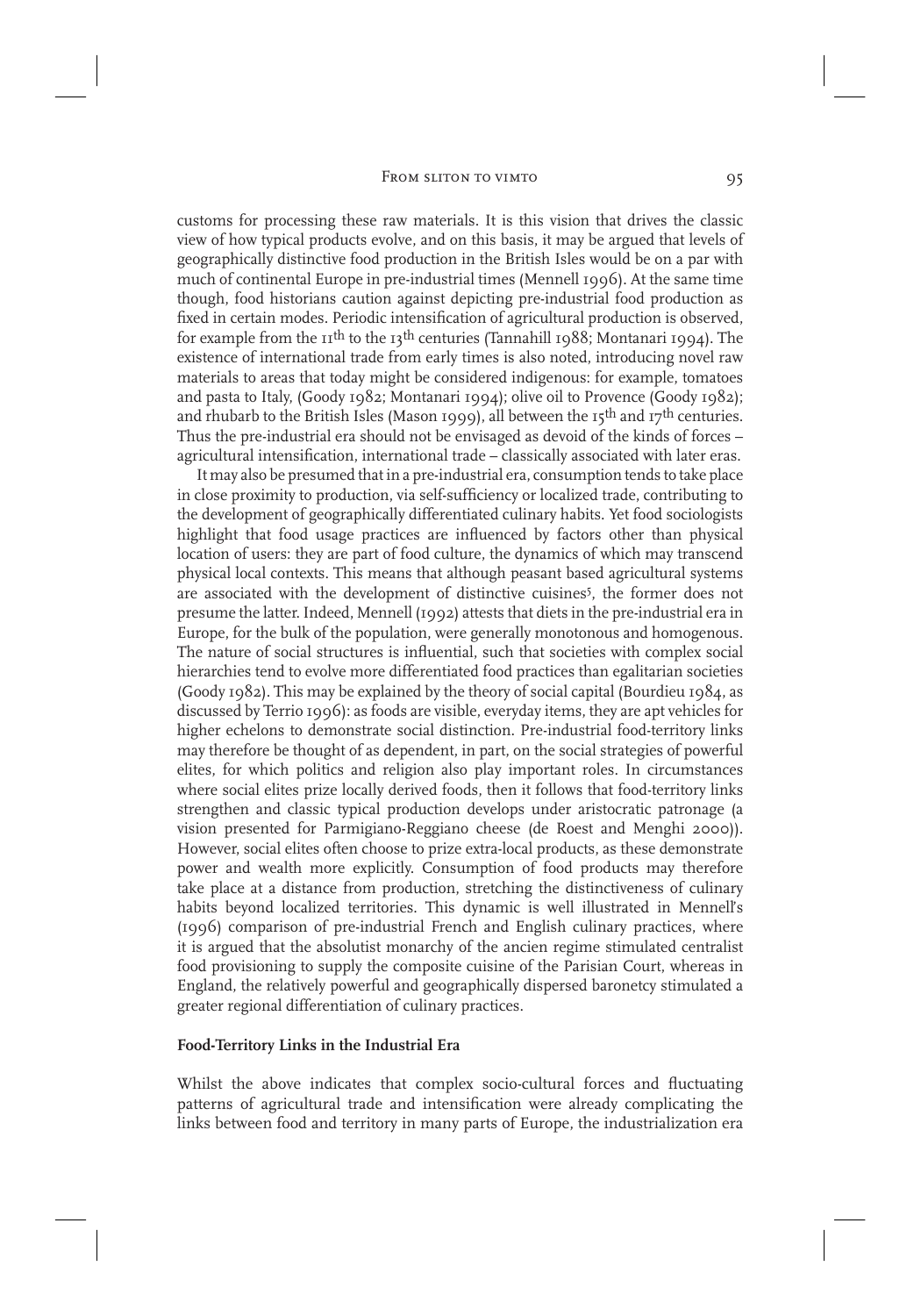is taken to be the period in which these forces and trends expand and intensify. This period is generally taken to be particularly significant for the UK typical product situation, as the agricultural and industrial revolutions here are thought to have profoundly broken previously tight food-territory links, and caused a widespread loss of typical foods in the classic sense (Ilbery and Kneafsey 2000b). This section summarises these forces, but also presents evidence, often overlooked, that the industrial era created a context in which the classic conceptualization of typical products actively developed.

In terms of agricultural production, the industrial era in Britain is associated with standardisation, mechanization, intensification, and the application of new discoveries in science and engineering to land cultivation: forces militating against the existence of small-scale, artisanal, territorially differentiated agriculture. These trends extended also to the processing level<sup>6</sup>. The industrial era is also associated with rural exodus, creating a 'delocalisation' effect between food production and consumption (Pelto and Pelto 1983), and a loss of inherited knowledge and skills in food production, usage and self-sufficiency. Expanding numbers of urban dwellers required an industrial provisioning process to feed them, and were thus reliant upon the products of new food processing technologies as well as collectivized distribution systems for commodities like milk (Oddy and Burnett 1992). A further consumption dynamic served to erode inherited, territorially distinctive food usage patterns. Amongst higher echelons in British society, and also the new middle classes via the first published cookbooks, French culinary practices were enthusiastically embraced, via adoption of the haute cuisine model codified by La Varenne in the Enlightenment (Mennell 1992). This culinary model echoed principles of the *ancien regime*, necessitating ingredients and 'made' dishes sourced from considerable geographic distances and also, in a British context, requiring the importation of French chefs to dispense the exogenous knowledge and skills. Several authors attest that this fashion for French cuisine (driven by desires for status and distinction – the cultural capital theory again) caused an abandonment of native culinary habits amongst upper classes in the UK (Driver 1983; Brown 1990; Montanari 1994; Mennell 1996).

Yet these trends and forces also brought forth a socio-economic context in which the concept of typicity began to be identified and acknowledged in terms akin to the present day. A key accompaniment to the improving tendencies of  $I9<sup>th</sup>$ century British agricultural revolutionists was the modernist – and entrepreneurial – desire to specify identities for the fruits of their labours. Thus, it was during the industrial era that so-called 'native' farm animal breeds (e.g. Gloucester Old Spot and Tamworth pigs, Aberdeen Angus cattle – many of which are now registered 'rare') and fruit and vegetable cultivars (e.g. Cox Orange Pippins, Jersey Royal Potatoes) were first 'invented' or given type and profile specifications<sup>7</sup> (Mason 1999). Many British breed societies and producer associations for typical products also have their origins in the late 19<sup>th</sup> century (e.g. Aberdeen Angus and Galloway cattle societies, the association of Stilton producers (Mason, 1999)). Permeating such activities is a concern for *authenticity*: the identification of the quintessential, genuine and 'official' embodiment of the type. Crucially, the key stimulus for both specifications and authenticity can be construed as the development of *markets* for these products. For agriculturalists, the effective branding of progeny or cultivars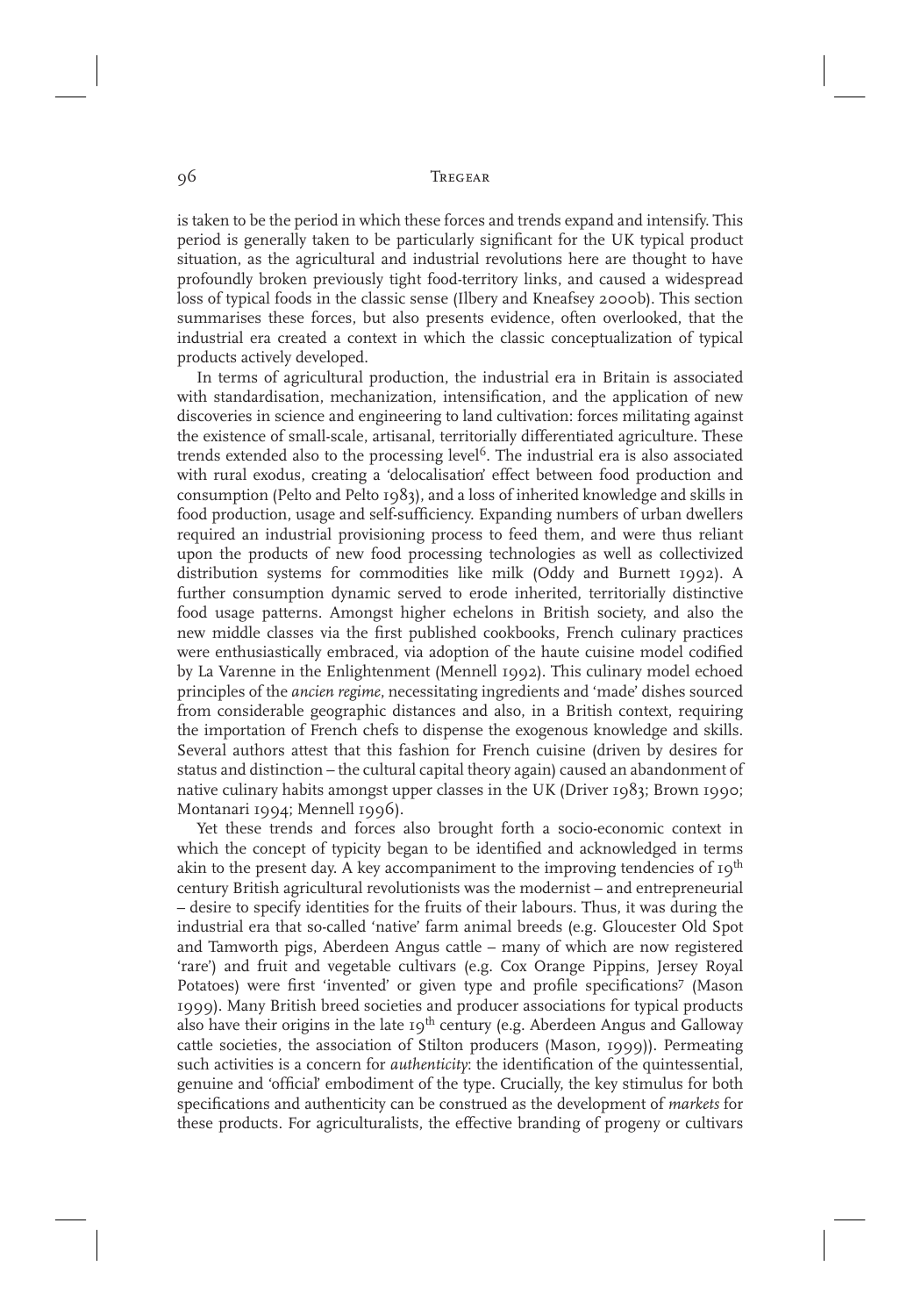represented an important means of differentiating their commodities in an era of agricultural improvement and expansion. Likewise, the producers of Stilton cheese could gain competitive advantage by specifying and then assuring the product's identity (indeed, Stilton derives its name from where the cheese was originally *sold*, not produced (Mason, 1999)). The emergence and branding of rural and coastal speciality foods – baked goods, confectionary, seafood – is another example of this production-specification-marketing dynamic, in this case to cater to the tourist and leisure markets expanding with the development of the railways (Rojek 1993). Thus in the industrial era, the identification and construction of typicity developed in ways not seen in previous eras.

### **Food-Territory Links in the Post-Industrial Era**

It is perhaps in the post-industrial era more than any other where a quite unique combination of trends and forces can be identified for the UK, giving very specific impacts on food-territory links. The drive for agricultural production efficiencies continued throughout the 20<sup>th</sup> century, given added stimulus by two world wars, which rendered food security the priority in an island nation (Tannahill 1988; Mason 1999). The creation of state marketing boards which monopolized the purchase of agricultural commodities, and heavily controlled the processing sectors, were also critical. For example, the Milk Marketing Board's position as statutory buyer and seller of all UK milk and dairy products effectively rendered small-scale, on-farm processing of milk into cheese for commercial purposes completely uneconomic (Blundel 2002), if not illegal (Mason 1999). The middle decades of the  $20<sup>th</sup>$ century therefore witnessed a significant reduction in farm-based and artisanal food processing. Meanwhile, the government's less interventionist approach in the downstream food supply chain saw increasing concentration here – a force classically perceived as problematic to small-scale suppliers (Blundel 2002) – with the emergence of supermarkets in the 1960s.

In terms of consumption, perhaps one of the most significant forces for foodterritory links was W.W.II. Not only were diets and food usage patterns severely restricted during the war years themselves, rationing continued for a full 13 years in the UK, thus a whole generation grew up with little inherited food culture to call upon and only a restricted culinary repertoire to practice (Driver 1983; Mason 1999). With the role of women altered in the post war years, items associated with the alleviation of the 'chore' of cooking became popular (e.g. convenience foods, white goods, kitchen gadgets), whilst in the 1960s, food and diet became entwined with body image (Montanari 1994; Bell and Valentine 1997). Where culinary skills were extolled, via the expanding mass media of television and magazines, these tended towards either the haute cuisine model of the industrial era, or else, via food writers such as Elizabeth David, towards an exotic vision of Mediterranean cookery (Mason 1999). Overall, the recent past presents a destructive combination of forces in terms of close food-territory links.

It is only in recent decades in the UK that forces have emerged to 'revalorise' typical products and geographic proximity between food production and consumption. In the production domain, observations have already been made in the introduction about the turn towards quality, environmental sustainability and integrated rural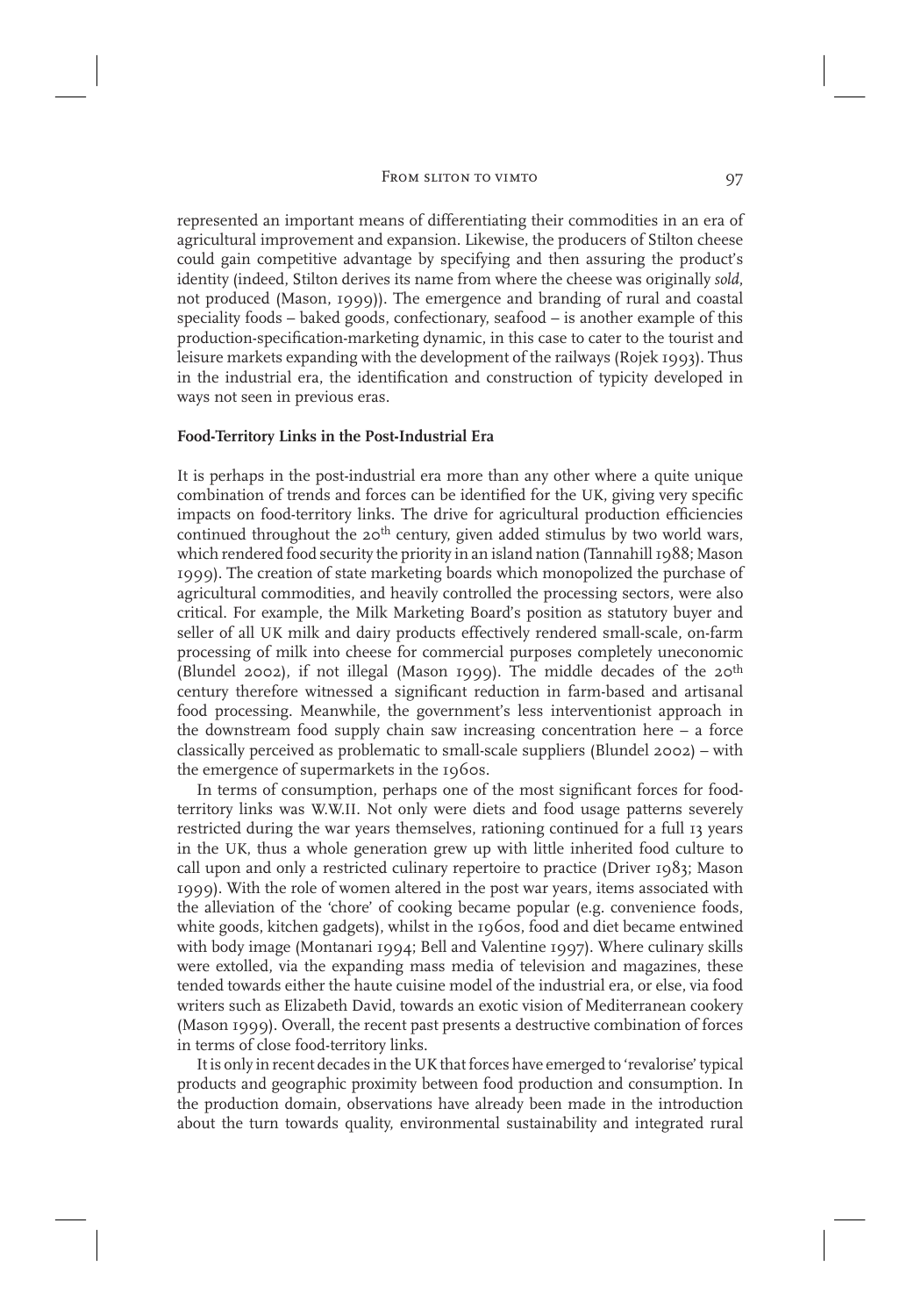development, all of which might involve territorial specialisation of foods. In the consumption domain, recent decades have brought forth unprecedented food and meal options for UK consumers, set against a recent history of an eclipsed and deracinated native food culture. In sociological terms, this leads to multiple possibilities in explaining food choice (Warde 1997): it may become more homogenous (Ritzer 1996); more fragmented and individualized (Fischler 1988); more clustered on the basis of changing special interests, e.g. vegetarianism or 'foodie'-ism (Beardsworth and Keil 1997); or more related to traditional markers like income or social class (Warde 1997). Against this background there is, however, more agreement on the consumption significance of typical products: symbolic of rurality, they represent means by which urbanites indulge nostalgic desires to return to rural roots (Montanari 1994; Bessière 1998); symbolic of craftsmanship, they represent an alternative set of production and exchange values (Terrio 1996), offering a moral and aesthetic anchor in the post-industrial world (Warde 1997; Amilien 1999). Foods associated with labour intensity also have an exotic appeal (Kupiec and Revell 1998), coinciding with a turn in fashion towards home cooking and entertaining. The shifting nature of these symbolic values is well noted by Montanari (1994) and Delamont (1995), who point out that in previous eras, foods symbolic of rusticity and artisanship (e.g. breads made from dark grains like rye) were accorded low status, whereas for the bulk of the population, refined, processed and convenience foods were prized for the liberation they represented from the tedious and often unpleasant labour entailed in making typical products. As Montanari (1994, p.159) asserts: "only a wealthy society can afford to appreciate poverty".

The preceding analysis brings forth a number of implications for the classic conceptualisation of typical products. It highlights the fallacy of conceiving of a preindustrial era, frozen in time, that represents the cradle of typical food production: international trade, industrial production and market dynamics permeated this era, without which typical products would not have developed as they have. Neither should forces in the industrial era be conceived of as entirely antithetical to the development of typical products: the classic conceptual associations of typicity crystallised in this era. The analysis also identifies a number of cross-era forces critical to food-territory links: the role of social hierarchies in bestowing symbolic value to foods; the tendencies of entrepreneurial producers to mark identities and specifications for products in response to markets and competition; the interrelationships and inter-dependencies between urban and rural areas with respect to the production, appreciation and usage of typical products. The next section draws on these forces to propose an alternative and broader classification of typical products, one that is grounded in a UK context and reflects its experience.

# **Typical Products in the UK: an Alternative Classification**

Table 2 illustrates the alternative classification. The typology<sup>8</sup> is intended as illustrative rather than definitive: the examples presented in each category are offered as particularly 'apt' to illustrate the combination of forces in each case, but the boundaries between them should be considered as overlapping rather than mutually exclusive. A typology approach is taken here partly to retain the detailed, grounded quality of the historical analysis (more difficult under a schematic approach), and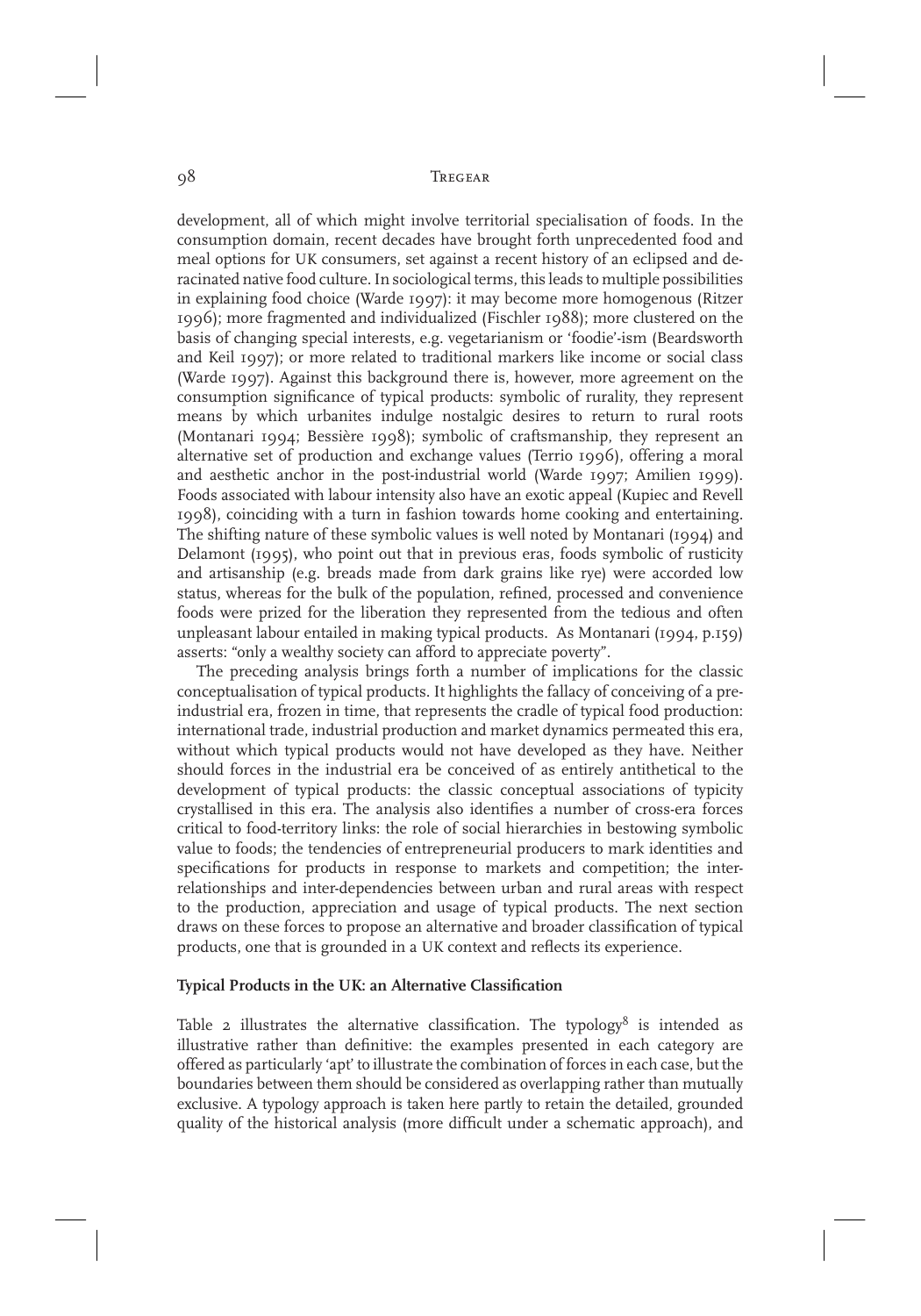also to explicitly identify quite diverse products as manifestations of food-territory links. The five product categories all emerge from the same fundamental context of UK agro-food history, however it is the varying forces of industrialization, symbolic valuing, producer motivations, etc. that determine the distinctive features and development trajectories of each.

|                                       | Pre-industrial                                    | Industrial                                                                                             | Post-industrial                                                                                                     |                                                                       |
|---------------------------------------|---------------------------------------------------|--------------------------------------------------------------------------------------------------------|---------------------------------------------------------------------------------------------------------------------|-----------------------------------------------------------------------|
| 1 Classic                             | Documented<br>history of existence/<br>reputation | Creation of producer $\rightarrow$<br>associations/product<br>specifications                           | Strong reputation/<br>renown, PDO-<br>eligible                                                                      | eg. Stilton<br>Cheese                                                 |
| 2 Appropriations                      | Origins in<br>widespread<br>artisanal activity    | Many small<br>producers eclipsed<br>by industrial activity;<br>few persist through<br>entrepreneurship | Remaining<br>producers<br>appropriate<br>previously shared<br>know-how                                              | eg. Craster<br>Kippers                                                |
| 3 Re-inventions                       | Origins in<br>widespread<br>artisanal activity    | Practice dies<br>out in face of<br>industrialisation                                                   | Practices revivied<br>in face of<br>revalorisation<br><b>T</b> Practices 'invented'<br>in face<br>of revalorisation | eg. Cornish<br>Yarg,<br>Extra Mature<br>Welsh Beef                    |
| 4 19th Century<br><b>Specialities</b> | Origins in<br>artisanal activity                  | Branding of specific<br>products to capture<br>tourist/gift markets                                    | $\rightarrow$ Products retain<br>stong speciality/gift<br>symbolism                                                 | eg. Harrogate<br>Toffee.<br>Morecambe<br><b>Bay Potted</b><br>Shrimps |
| 5 Industrial<br>Other                 | Origins in<br>medicinal/apothecary<br>practices   | Products gain<br>renown through<br>industrial scale<br>manufacture                                     | Products often have<br>strong market close<br>to local origins                                                      | eg. Vimto                                                             |

Table 2: *A classification of typical products in the UK*

# *Type 1. Classic Typical Products*

This type refers to the classic conceptualization of typical products described at the start of the paper: small-scale, artisan-based agrarian production, organized on a collective basis, with products combining local raw materials with inherited customs of production. The preceding analysis demonstrates why so few products of this type exist currently in the UK and also why those producers who have been awarded PDO designations rarely conform to the classic model (Ilbery and Kneafsey 2000a). Industrial era forces of agricultural revolution, rural exodus, delocalisation of food production and consumption and upper class adoption of French culinary culture have combined with post-industrial era forces of agricultural efficiency drives, state marketing monopolies, supply chain concentration and post-war food policy to erode the context for classic typical foods to flourish. Stilton is one of the most apt examples of a British classic typical product: an artisanal cheese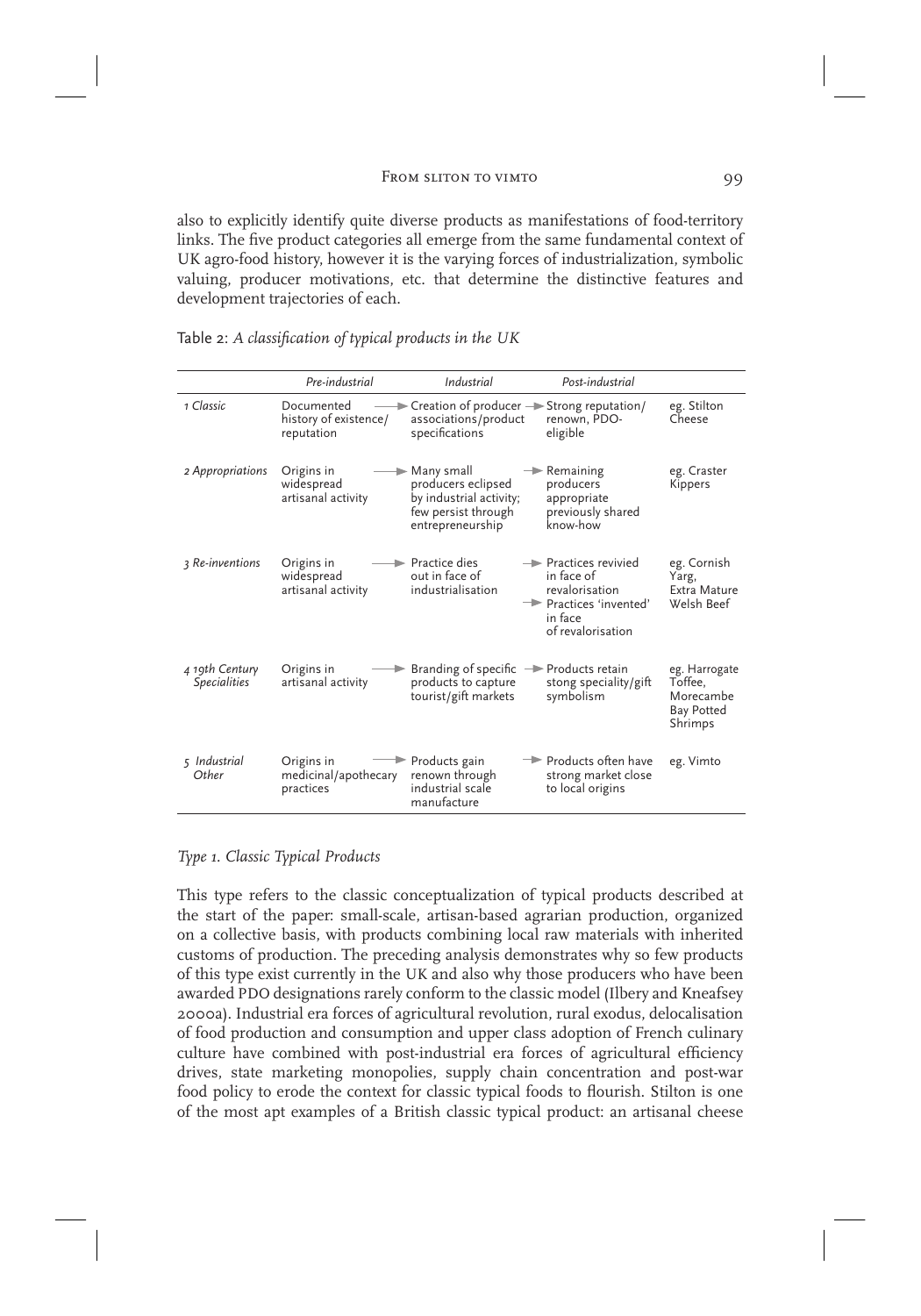made of local materials by an association of six cheese-makers today, with a long and unbroken history of production (to at least the early 1700s), and an official specification dating back to 1910 (Mason 1999). Further research is needed to trace the particular development pathways and critical incidents of such a case example, to identify how it has persisted in the face of adverse contextual forces.

# *Type 2. Appropriations*

This category refers to present day products with territorial associations, whose producers are the remaining small-scale operators in sectors that once contained many artisanal suppliers. Fish smoking would be an example of this: originally an artisanal activity practised widely along the north east and Scottish coasts (Brown 1990), with localized distinction in techniques, forces such as mechanisation, standardisation, supply chain concentration and changing consumption patterns reduced the number of small-scale smokehouses over the course of the 20th century. An interpretation of what happened to the remaining producers who found strategies to survive, using entrepreneurial skills, is that they effectively undertook a process of appropriation of know-how once shared collectively in the area. 'Appropriation' refers both to the status of credibility and legitimacy conferred upon the remaining producers to deliver the typical product, and also to their tendency to personify and take ownership of the territory name as their product brand name. For example, the Craster Kipper was developed in the  $184$  os, from the traditional methods of smoking herring on the north east coast of England, specifically to meet the demand of the Newcastle and London markets<sup>9</sup> (Mason 1999). Today the product is exclusively produced, and branded, by one remaining smokehouse in the village of Craster. Typical products appropriated in this way tend to have a speciality symbolic appeal, due in part to the rarity value they have developed, but also due to the effective and imaginative way in which their market-oriented producers have branded them.

## *Type 3. Re-inventions*

This type refers to products created or re-created in recent decades, whose properties have some link to local territory either via their raw materials or the techniques of their production. Producers in this category are diverse in character, but often are not direct descendents of long-standing family enterprises in the area concerned. Small-scale cheese-making is an example. The destructive forces of the industrial era, combined with later agricultural policies, greatly reduced farmbased, artisanal cheese-making in the UK by the mid-20th century. The activity has gradually increased since the 1960s, in tandem with the 'revalorisation' forces in production and consumption domains described earlier. In some cases, products are assiduously faithful revivals which the cheese-makers themselves have inherited experience of (e.g. the traditional Lancashire cheese of Singletons Dairy (Tregear 2001b) and the traditional Cheshire cheese of Appletons (Blundel 2002)), or else, where the producers have come from other professional backgrounds, local expertise is consulted to verify authenticity (e.g. Swaledale cheese (Tregear 2001b)). Other UK artisanal cheeses are recent creations that either have only vague stylistic or identity references to an older typical product, or which are born out of completely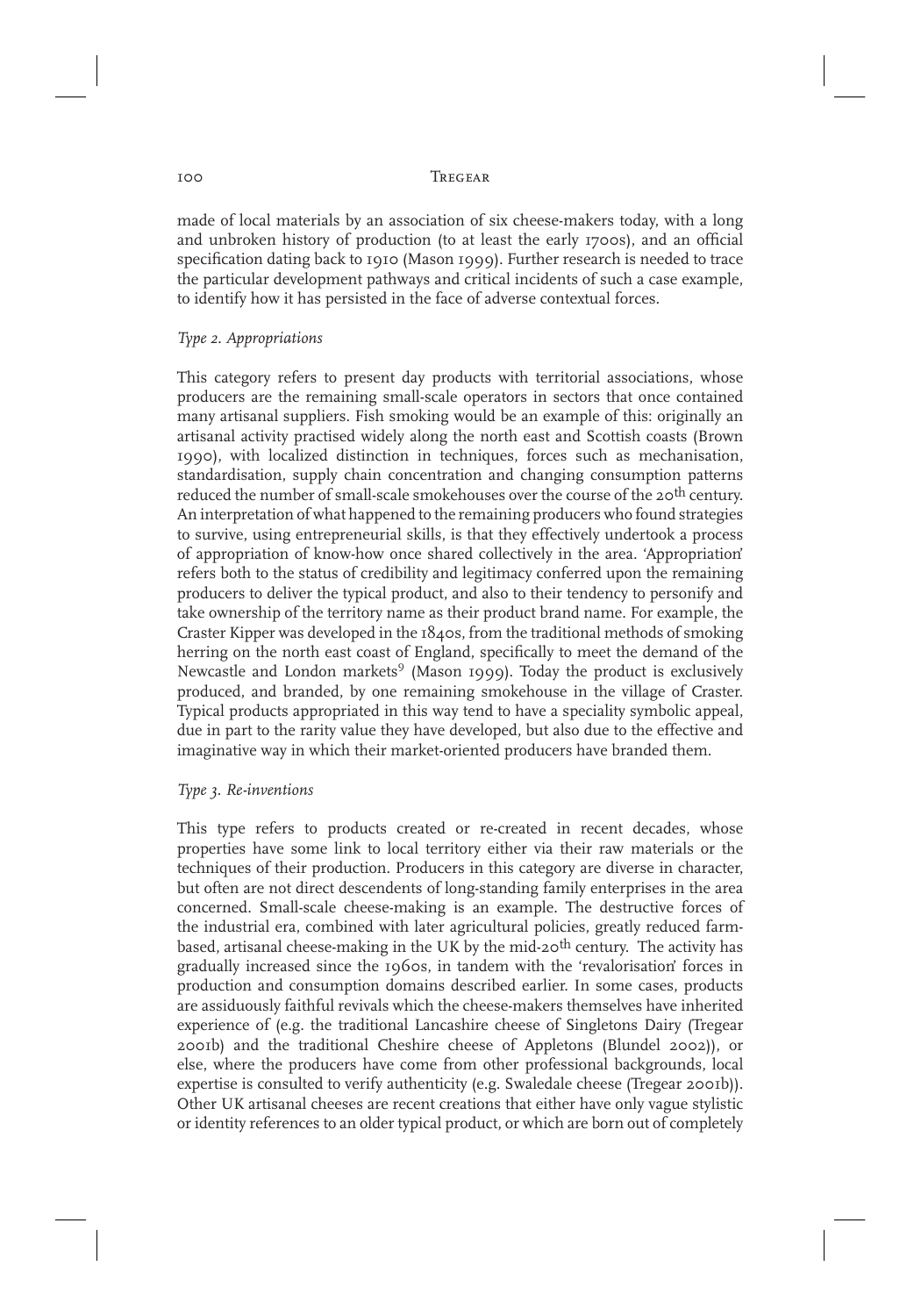unrelated styles and traditions. Cornish Yarg is thought to be similar to a general style of cheese formally produced in the county of Cornwall, but the product itself was invented in the 1970s and is named after its inventors: Yarg is 'Gray' backwards (Mason 1999). Other Re-invention examples would be the recent explicit territorial branding of agricultural commodities such as beef, lamb or honey (e.g. 'Extra Mature Welsh Beef' (Marsden et al. 2000)). Importantly, it is recent revalorization forces that stimulate such revivals, raising complex issues about tradition and innovation, essential and symbolic typicity, and competition and collaboration, which require much further detailed study.

## *Type 4. 19th Century Specialities*

These products have their origins in the late 19<sup>th</sup> century, when the forces of leisure and tourism market expansion, assisted in the UK by Queen Victoria's patronage of seaside and rural resorts, stimulated a demand for speciality food items associated with these places. Small-scale operators, again acting entrepreneurially, developed or re-branded products to meet this demand. An example is Morecambe Bay potted shrimps: a tradition of shrimping on the north west coast of England dates back to at least the late 1700s, but potted shrimps – cooked in butter and mace – became a popular delicacy with visitors who began to congregate in this emerging tourist area (Mason 1999). Another example is Harrogate Toffee: based on much older traditions of confectionary production, this was a craft-produced sweet created by grocer John Farrah in the Yorkshire town of Harrogate in the 1840s, which owed its flavour (lemon) and texture (hard, like a boiled sweet) to its use as a confection for ladies to take after tasting the bitter spa waters for which this resort town was fashionable (Mason 1999). Today, the symbolic appeal of these products reflects their origins as 19th century speciality items: indeed, both of the key present day producers of Morecambe Bay shrimps and Harrogate Toffee have royal warrants of usage (Tregear 2001b). Examples in this category highlight issues of origins and myth-making in food-territory links, in addition to those of markets, entrepreneurship and patronage by social elites.

#### *Type 5. Industrial Other*

These are products with properties perhaps least akin to the classic conceptualization of typical foods. They have their origins in pre-industrial traditions, but they developed as identifiable, branded products via industrial contexts and production processes. An example is Vimto, a berry and herb-based cordial manufactured today by J. Nichols Ltd. of Warrington, north west England. Based on the medieval practice of cordial-making for restorative and medicinal purposes (Burnett 1999), the product was first formulated in 1908, from 29 fruit and herb ingredients, originally as a health tonic. Via the temperance movement, designed to encourage sobriety amongst the working class population that industrial era forces had brought to the region, the product gained popularity as a healthful leisure drink (Mason 1999). The product then became adapted into a carbonated soft drink, the bottling of which was licensed to agents in a system of small to medium scale production and distribution quite distinct to urban areas of north west England and Scotland. Other examples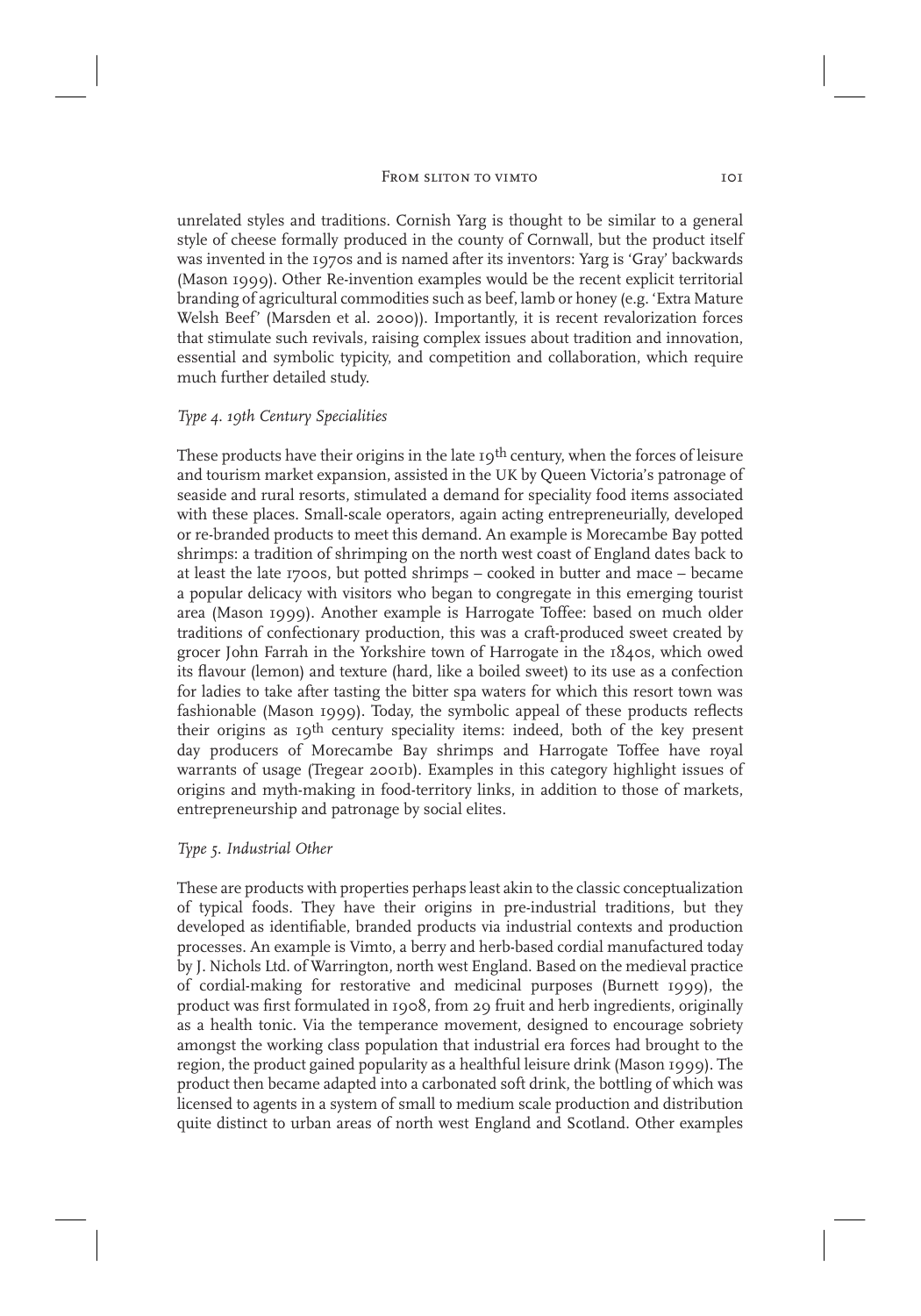of this type are 'fancy' (i.e. not ship's) biscuits such as Bath Olivers or Abernethy biscuits: first developed by doctors and Quakers for medicinal use, they came to renown via industrial-scale manufacture, involving the employment of special baking machines (Goody 1982). With different symbolic values to many of the other product types in this classification, this category raises significant issues regarding degrees of industrialization in production processes and also associations of typical products with urbanity rather than rurality.

#### **Discussion**

The preceding analysis has presented an alternative classification of typical products based on the historical development of food-territory links in the UK. Cutting across the categories are common, repeated features: the balance producers strike between inheriting territorially distinctive resources and manipulating these, as symbols, to gain market advantage; the rolling out of operations across different horizontal and vertical network relationships; and the symbiosis of fluctuating scales and intensities of manufacture with the changing characteristics of consumption. Thus, it may be argued that both 'Classic' typical products like Stilton and 'Re-inventions' like Cornish Yarg represent a balance between inherited and symbolic typicity, the differences between them being incremental and temporal, rather than one being more 'authentic' than the other. The embeddedness of present day 'Re-inventions' and 'Appropriations' in networks of small firms that use regional identity as a springboard to differentiation echoes the collective systems of production in 'Classic' typical products, the difference being that the former networks are crosssectoral rather than based on one product. Finally, different levels of production scale and intensity may be witnessed across and within the five product categories as producers choose how to engage with different consumption opportunities: some artisanal 'Re-inventions' may distribute the greater proportion of their output via national and international outlets, whilst some 'Industrial Other' firms find significant markets in their home, or neighbouring regions.

Echoes of these features can also be observed in classic Mediterranean typical products. For example, Casabianca and Coutron (1998) reveal the pragmatic process of negotiation undertaken by the producers of Prisutto de Corse to 'construct' their typical product, whilst Bérard and Marchenay (1995) describe the processes of myth-making surrounding the origins of Roquefort. The shifting boundaries of the production and supply networks of Parma Ham, described by Arfini and Mora (1998), illustrate the non-permanent nature of classic typical product collective systems, as does Moran's (1993) account of the licensing of the production of Bleu de Bresse in New Zealand. Modern technologies and mechanisation are characteristic of many of the most renowned Mediterranean typical products, reflecting choices made by their producers to engage with high volume urban and international markets: a balance illustrated well in de Roest and Menghi's (2000) discussion of Parmigiano-Reggiano production techniques and scales. Therefore, the classic Mediterranean concept of typical production as ancient, inherited, collective savoir-faire, whose existence is antithetical to the forces of industrialisation, internationalisation and free market capitalism, needs to be re-thought. The components of the concept themselves need to be examined in more sophisticated terms, as phenomena moving in symbiosis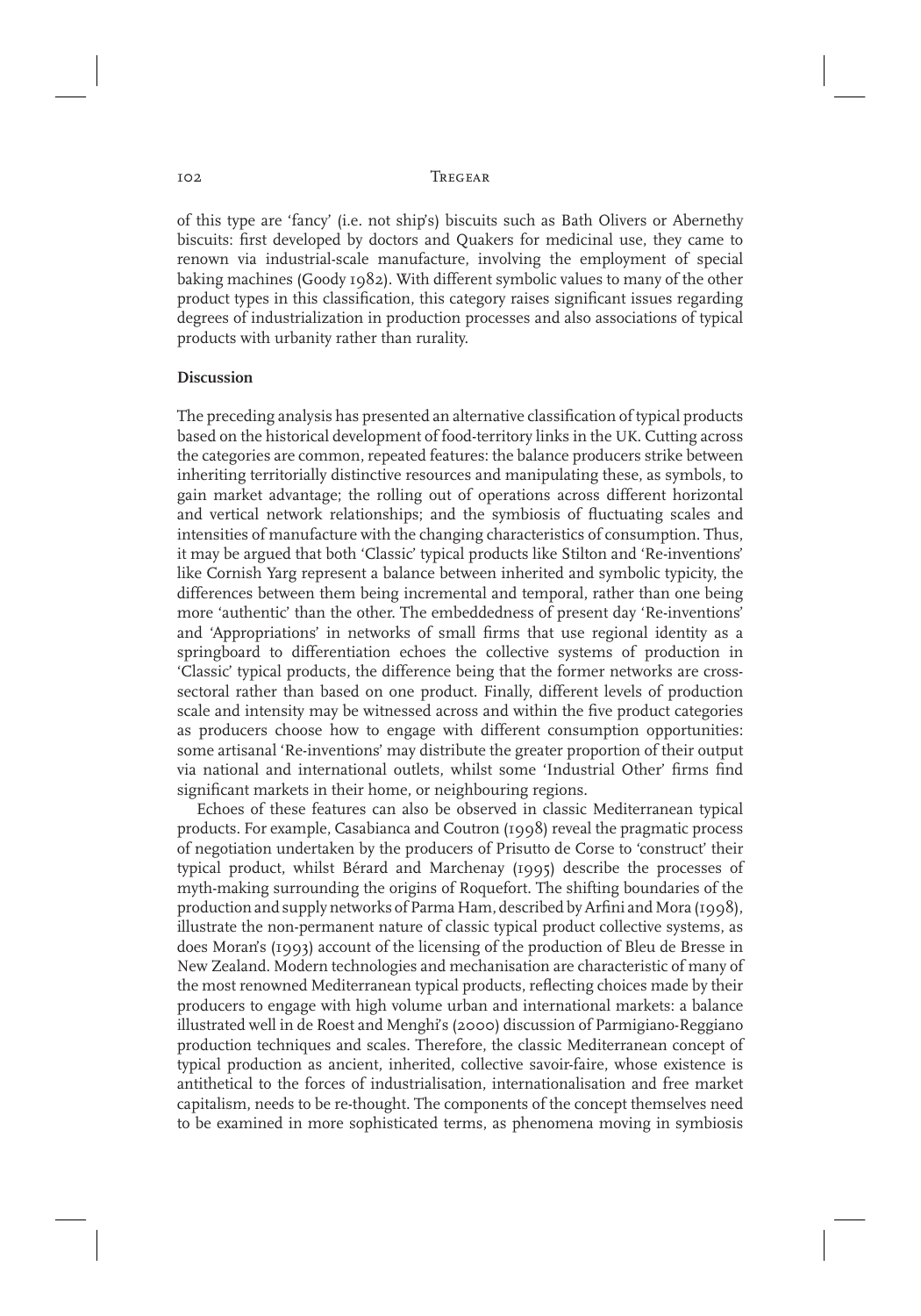with changing contexts and forces. The process of re-thinking would be enhanced by acknowledgement and incorporation of other countries' experiences and conventions relating to typicity in food. After all, if typical products have a role as identity markers and celebrations of cultures, they should be representative of those cultures.

The analysis presented here also raises the need for a reassessment of the tacit assumptions regarding the rural development benefits of classic typical products. In short, products do not need to accord with the classic concept to deliver these. For example in the north of England, producers of 'Re-inventions', 'Appropriations' and '19th Century Specialities' are often key players in local rural development networks, contributing to employment, skills enhancement, localized supply chains and community vibrancy (Tregear 2001b). In north west France, Gilg and Battershill (1998) also find non-conventional farmers contribute much to their local economy. In both cases, territorial distinctiveness may be a basis upon which socio-economic benefits are brought, but they are achieved neither with production systems based on prescribed collectives, nor with centuries-old specification histories. Indeed, the freedom of individuals to develop, innovate and engage flexibly in cross-sectoral networks, drawing from diverse professional backgrounds and life experiences, may contribute positively to socio-economic enhancements and biodiversity (Bérard and Marchenay 1995).

At the same time, examples can be found amongst some of the most renowned classic typical products of production realities that somewhat belie their symbolic associations, posing challenges as well as benefits for rural development. For example, Bessière (1998) refers to the 'factory tourism' of the Roquefort consortium, whilst Edwards and Casabianca (1997) highlight the animal welfare and environmental pollution problems associated with the scale and intensity of pig production in Parma Ham (worth comparing with Murdoch and Miele's (1999, p.469) comments about "huge industrial pig farms" of North Carolina). Products produced from distinctive local ingredients with age-old production histories may have great valorisation potential in the context of rural development (Bessière 1998). However it may be argued that they do not have a monopoly on ensuing rural development benefits. Whilst much policy and academic attention is paid to such products in Mediterranean countries and elsewhere, it is probable that other categories of typical product exist that are similar to the ones identified here for the UK. However, they receive less attention and less analysis because of the general preoccupation with one conceptualisation of typicity and its assumed benefits. The result is that products, producers and firms with much to offer rural and regional development may be overlooked and undervalued. Moreover, from an academic point of view, the opportunity is missed to examine empirical cases which challenge existing theories about typical products and their benefits, and which may stimulate moves towards whole new ways of thinking about this subject area.

#### **Conclusion**

The classic concept of typical products, based on Roman conventions, pervades the academic and policy debates about food in rural development and sets up norms about how food-territory links should be understood and valued. The analysis elaborated here illustrates how, if examination is grounded in the specific contexts and conventions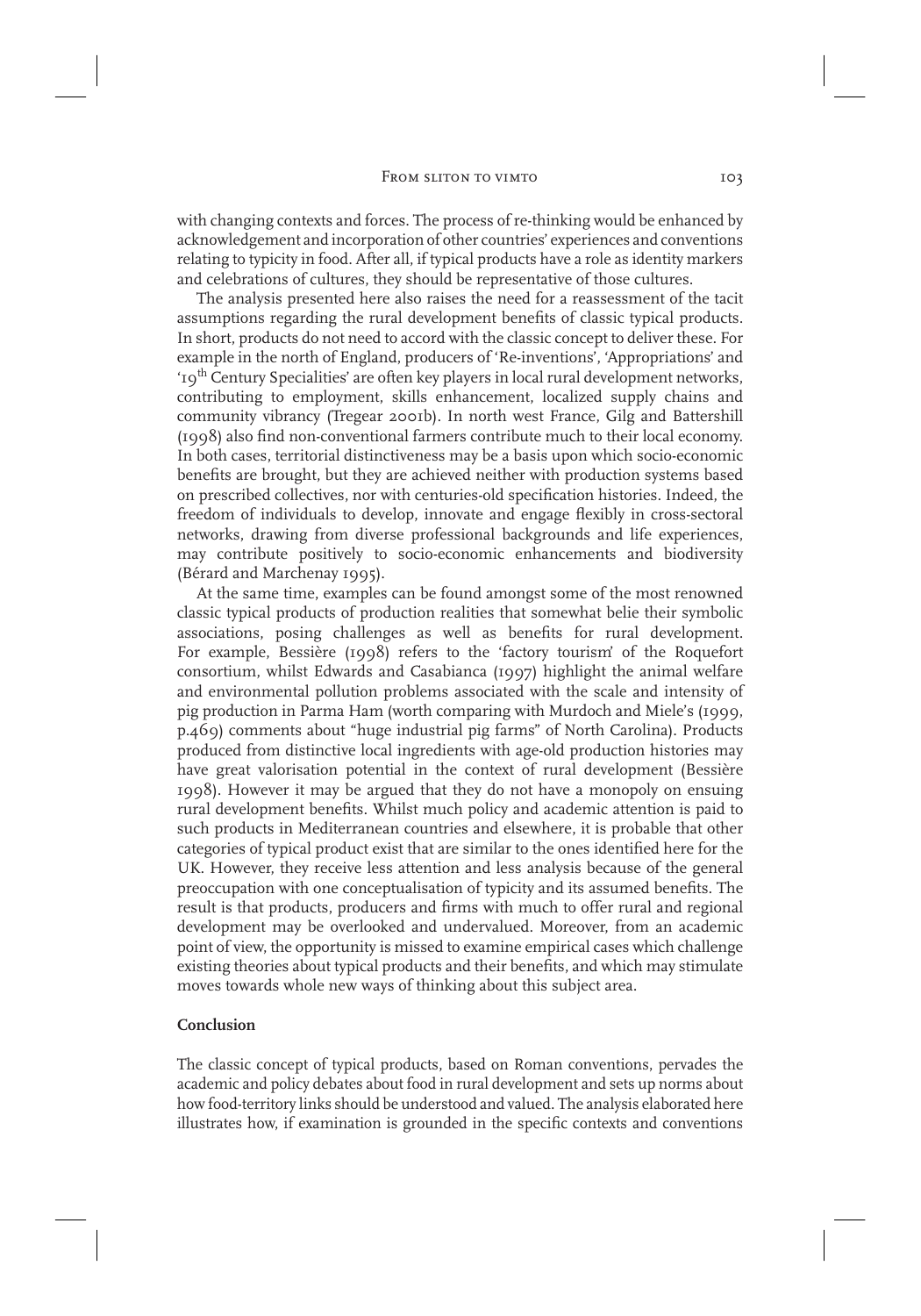of another country, a different set of norms emerges and a more subtle and insightful picture ensues of the links between food and territory. Overall, a broadened concept of the typical product develops: the manifestation of the links between nature and culture, shaped by the actions and value systems of actors in production and consumption domains, in turn linked to macro social, economic and political forces. Thus, all typical products represent a mixture of tradition and innovation, physicality and symbolism, mechanization and craftsmanship, endogeneity and exogeneity, myths and realities. The preoccupation in some policy and academic circles of identifying, across these mixes, the products and systems that are 'more typical' than others, is distracting. Instead, a research agenda should be pursued that investigates the processes by which different mixes of properties emerge in different contexts, and that examines the consequences of these for socio-economic development. Such an agenda needs to be based on a recognition that all manifestations of food-territory links are of potential importance and relevance to rural development. Grounding investigations in the contexts and conventions of the specific geographic areas under study would be a useful basis for pursuing this agenda.

# **Acknowledgements**

Thanks are extended to two anonymous referees for their helpful comments and suggestions. The author is also indebted to fellow participants of the European Union Concerted Action project 'DOLPHINS' ('Development of Origin Labelled Products: Humanity, Innovation and Sustainability', QLK5-2000-00593), for intellectual stimulation and inspiration on the subject of typical products. As always though, any remaining errors are the responsibility of the author.

## **Notes**

- 1 Under this legislation, producers of typical products may apply to have their product names designated 'protected designation of origin' (PDO) or 'protected geographical indication' (PGI).
- 2 Thiedig and Sylvander (2000) use the term 'Roman' conventions to denote the particular legislative and administrative arrangements in France and Italy that regulate production and labelling of agro-food products by geographic origin. In wine for example, these countries have the *Appellation d'Origine Contrôlée* (AOC) and *Denominazione di origine controllata* (DOC) systems, respectively. The arrangements are based on a strong cultural belief – identifiable elsewhere in southern Europe – in the relationship between geographic origin and special quality in agro-food products.
- 3 Currently 35 in the UK compared to 127 in France and 108 in Italy.
- 4 Data drawn from a survey of 55 out of 100 regional speciality food producers in south west England.
- 5 For example Symons (1982), cited in Mennell et al. (1992) describes Australia's cuisine as one of the 'worst in the world' because the country evolved rapidly from a hunter gatherer to an industrialized mode of food provisioning, with no stable period of landed peasantry in between.
- 6 For example in the south west, cider-making had been conducted on a localized scale since its introduction by the Normans in the 12th century, but by the end of the 19th century production was dominated by two large firms, Bulmers and Taunton Cider, who massproduced an homogenous product (Twiss 1999).
- 7 Such specifications would often be the result of years of selective breeding and intervention to arrive at an ideal type bearing little relation to naturally occurring, wild species. For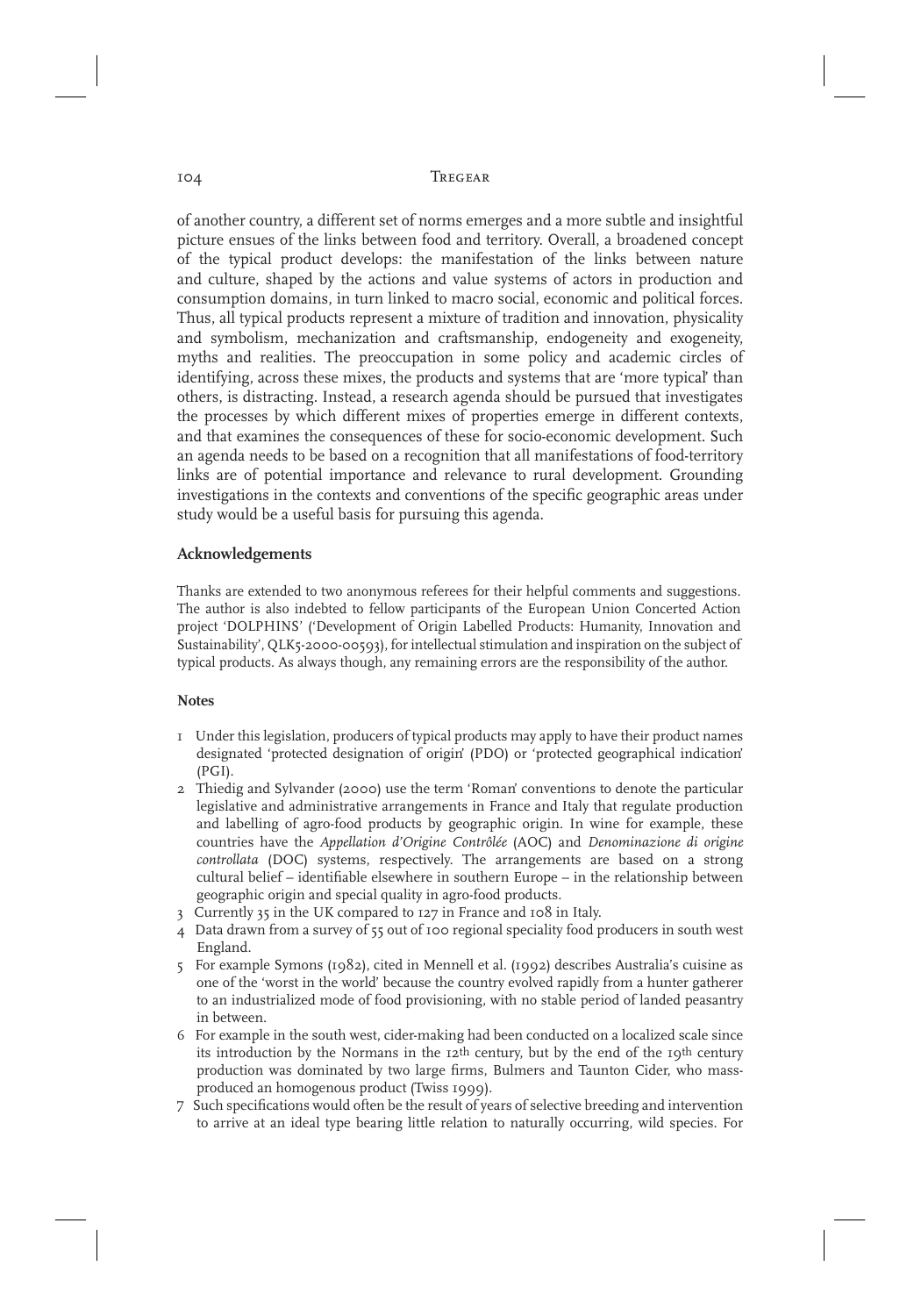example, the Berkshire pig breed was developed with bloodlines from Chinese and East Asian stock (Mason 1999). This reinforces the point that the processes of developing and specifying typical products are guided by their role as economic, marketable objects, as much as by their status as socio-cultural symbols.

- 8 Strictly speaking, it is a typology rather than a classification that is presented here, in that this is a study and interpretation of types. However, for the broad purposes of this paper, the terms 'classification' and 'typology' are employed inter-changeably, to denote a range of alternative categories based on a common theme.
- 9 'Kipper' originally referred to either smoked salmon or herring, but today is generally taken to denote the latter.

## **References**

- Amilien, V. (1999) *Is grandmother's cuisine traditional food? A concept definition in tourism research*. Proceedings of the 8th Nordic symposium in hospitality and tourism research, 18-21 November, Alta, Norway
- Arfini, F. and C. Mora eds. (1998) *Typical and traditional products: rural effect and agroindustrial problems*. Proceedings of the 52nd seminar of the European Association of Agricultural Economists, June 19-21, 1997 (Istituto de Economia Agraria e Forestale, Università di Parma: Parma, Italy)
- Barjolle, D. and B. Sylvander (1999) *Some factors of success for origin labelled products in agrifood supply chains in Europe: market, internal resources and institutions*. Paper presented at the 67th seminar of the European Association of Agricultural Economists, Le Mans, France, 27-29 October
- Beardsworth, A. and T. Keil (1997) *Sociology on the Menu: An Invitation to the Study of Food and Society* (London, Routledge)
- Bell, D. and G. Valentine (1997) *Consuming Geographies: we are where we eat* (London, Routledge)
- Bérard, L. and P. Marchenay (1995) Lieux, temps, et preuves: la construction sociale des produits de terroir. *Terrain* 24, pp. 153-164
- Bessière, J. (1998) Local development and heritage: traditional food and cuisine as tourist attractions in rural areas. *Sociologia Ruralis* 38 (1) pp. 21-34
- Bianchi, T. (2001) With and without co-operation: two alternative strategies in the food-processing industry in the Italian South. *Entrepreneurship and Regional Development* 13 pp. 117-145
- Blundel, R. (2002) Network evolution and the growth of artisanal firms: a tale of two regional cheese makers. *Entrepreneurship and Regional Development* 14 pp. 1-30.
- Bourdieu, P. (1984) *Distinction: a Social Critique of the Judgement of Taste*. Nice, R. trans. (Cambridge, MA, Harvard University Press)
- Brown, C. (1990) *Broths to Bannocks: Cooking in Scotland 1690 to the present day* (London, John Murray Publishers Ltd)
- Brunori, G. and A. Rossi (2000) Synergy and coherence through collective action: some insights from wine routes in Tuscany. *Sociologia Ruralis* 40(4) pp. 409-423
- Burnett, J. (1999) *Liquid pleasures: a social history of drinks in modern Britain* (London, Routledge)
- Casabianca, F. and C. Coutron (1998) *Relations entre caractérisation et définition d'un produit typique non industrialisé: le Prisuttu ou jambon sec corse.* Proceedings of the International Symposium on the Basis of the Quality of Typical Mediterranean Animal Products, Spain, 29 Sept-2 October, 1996
- CEC (1992). Commission of the European Communities *Council Regulation (EEC) No. 2081/ 92 of July 14*
- Delamont, S. (1995) *Appetites and Identities: An Introduction to the Social Anthropology of Western Europe* (London, Routledge)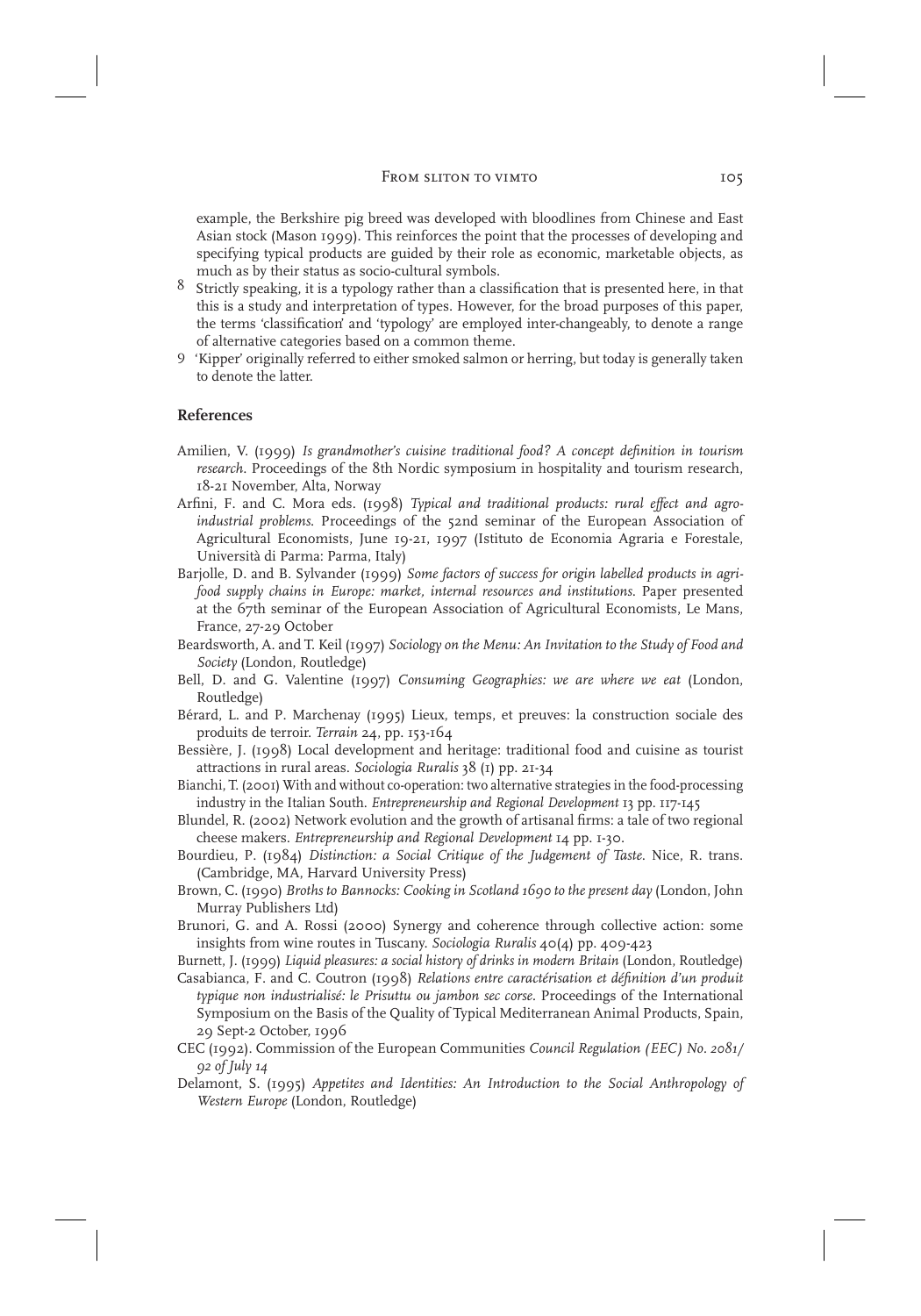DTZ (1999). *UK Speciality Food and Drink Sector, 1999*. Report prepared for Food from Britain and MAFF (DTZ Pieda Consulting, Edinburgh)

Edwards, S. and F. Casabianca (1997). Perception and reality of product quality from outdoor pig systems in Northern and Southern Europe. In J. Sørensen ed., *Livestock Farming Systems: More than Food Production*. Proceedings of the fourth international symposium on livestock farming systems, EAAP Publication 89 (Wageningen: EAAP)

- Fischler, C. (1988) Food, self and identity. *Social Science Information* 27 (2) pp. 275-92
- Gil, J. and M. Sanchez (1997) Consumer preferences for wine attributes: a conjoint approach. *British Food Journal* 99 (1) pp. 3-11
- Gilg, A. and M. Battershill (1998) Quality farm food in Europe: a possible alternative to the industrialized food market and to current agri-environmental policies: lessons from France. *Food Policy* 23 (1) pp.25-40
- Goodman, D. and E. M. DuPuis (2002) Knowing food and growing food: beyond the productionconsumption debate in the sociology of agriculture. *Sociologia Ruralis* 42 (1) pp. 5-22
- Goody, J. (1982). *Cooking, Cuisine and Class: a Study in Comparative Sociology* (Cambridge University Press)
- Holloway, L. and M. Kneafsey (2000) Reading the space of the farmers' market: a case study from the United Kingdom. *Sociologia Ruralis* 40 (3) pp. 285-299
- Ilbery, B. and M. Kneafsey (2000a) Producer constructions of quality in regional speciality food production: a case study from south west England. *Journal of Rural Studies* 16 pp. 217-230
- Ilbery, B. and M. Kneafsey (2000b) Registering regional speciality food and drink products in the United Kingdom: the case of PDOs and PGIs. *Area* 32 (3) pp. 317-325
- Kneafsey, M., B. Ilbery, and T. Jenkins (2001) Exploring the dimensions of culture economies in rural west Wales. *Sociologia Ruralis* 41 (3) pp. 296-310
- Kupiec, B. and B. Revell (1998) Speciality and artisanal cheeses today: the product and the consumer. *British Food Journal* 100 (5) pp. 236-243
- van der Lans, I., K. van Ittersum, A. De Cicco and M. Loseby (2001) The role of region of origin and EU certificates of origin in consumer evaluation of food products. *European Review of Agricultural Economics* 28 (4) pp. 451-477
- Lockie, S. and S. Kitto (2000) Beyond the farm gate: production-consumption networks and agri-food research. *Sociologia Ruralis* 40(1) pp. 3-19
- Loureiro, M. and J. McCluskey (2000) Assessing consumer response to protected geographical identification labelling. *Agribusiness* 16 (3) pp. 309-320
- Marsden, T. (2000) Food matters and the matter of food: towards a new food governance? *Sociologia Ruralis* 40 (1) pp. 20-29

Marsden, T., J. Banks and G. Bristow (2000) Food supply chain approaches: exploring their role in rural development. *Sociologia Ruralis* 40 (4) pp. 424-439

- Mason, L. (1999) *Traditional Foods of Britain* (Prospect Books: Totnes, Devon)
- Mennell, S. (1992) Divergencies and convergencies in the development of culinary cultures. In H. Teuteberg ed., *European Food History: A Research Review* (Leicester Univeristy Press)
- Mennell, S., A. Murcott and A. van Otterloo eds. (1992) *The Sociology of Food: Eating, Diet and Culture* (London, Sage Publications)
- Mennell, S. (1996) *All Manners of Food: Eating and Taste in England and France from the Middle Ages to the Present* (Urbana, University of Illinois Press)
- Montanari, M. (1994) *The Culture of Food* (Oxford, Blackwell)
- Moran, W. (1993) Rural space as intellectual property. *Political Geography* 12 (3) pp. 263-277
- Moran, W., G. Blunden, M. Workman and A. Bradly (1996) Family farmers, real regulation, and the experience of food regimes. *Journal of Rural Studies* 12 (3) pp. 245-258
- Murdoch, J. and M. Miele (1999) 'Back to nature': changing 'worlds of production' in the food sector. *Sociologia Ruralis* 39 (4) pp. 465-483
- Murdoch, J., T. Marsden and J. Banks (2000) Quality, nature and embeddedness: some theoretical considerations in the context of the food sector. *Economic Geography* 76 (2) pp. 107-125